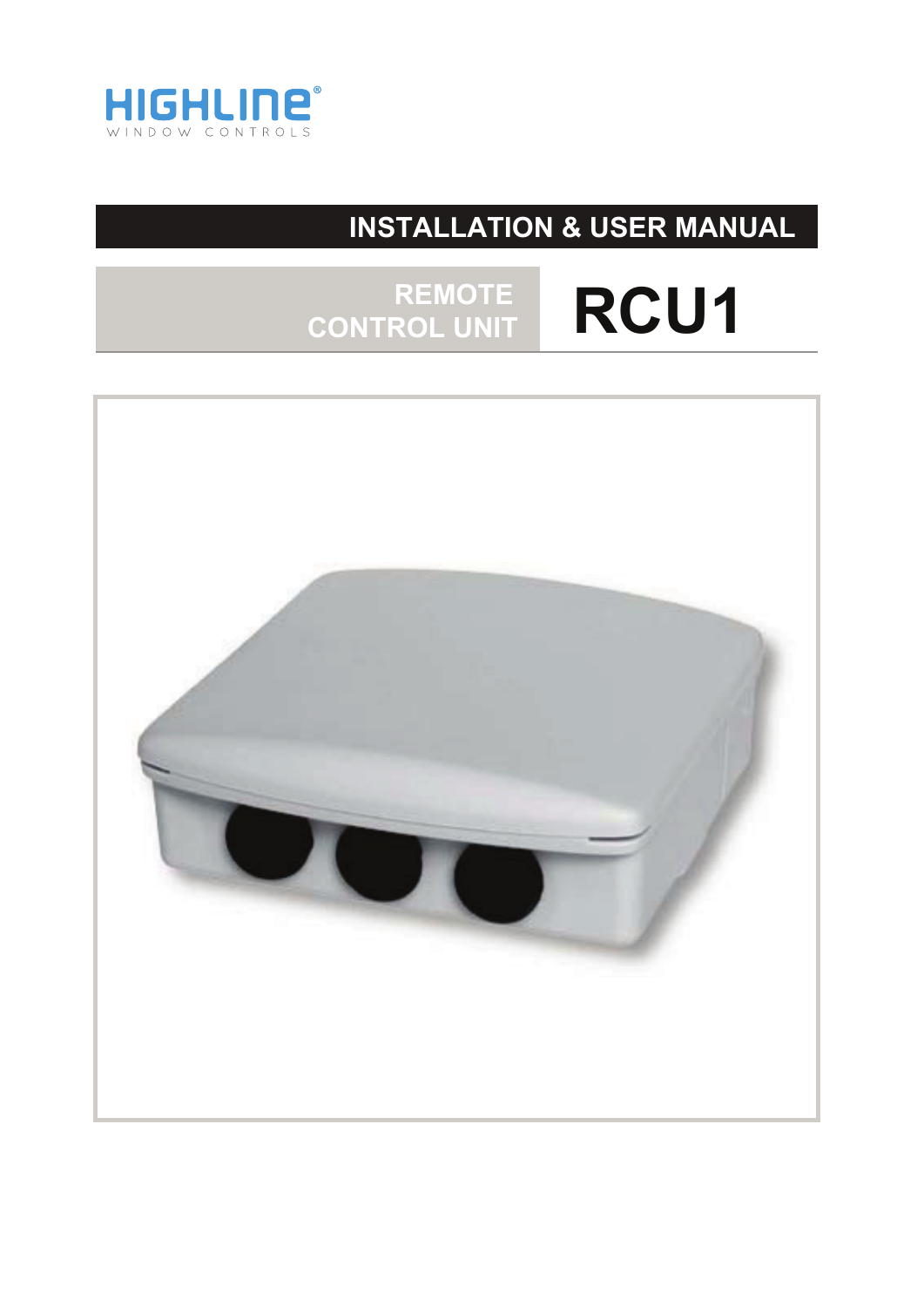### **CONNECTIONS**



#### $\mathscr{P}$ *PLEASE NOTE*

- The installation of all electrical items must be undertaken by a qualified professional.
- Do not use cable thicker than 1.5mm and multi-strand if possible for flexibility.
- Wire all other inputs before connecting mains power.
- To ensure perfect sealing of the control unit you must pass the cables through the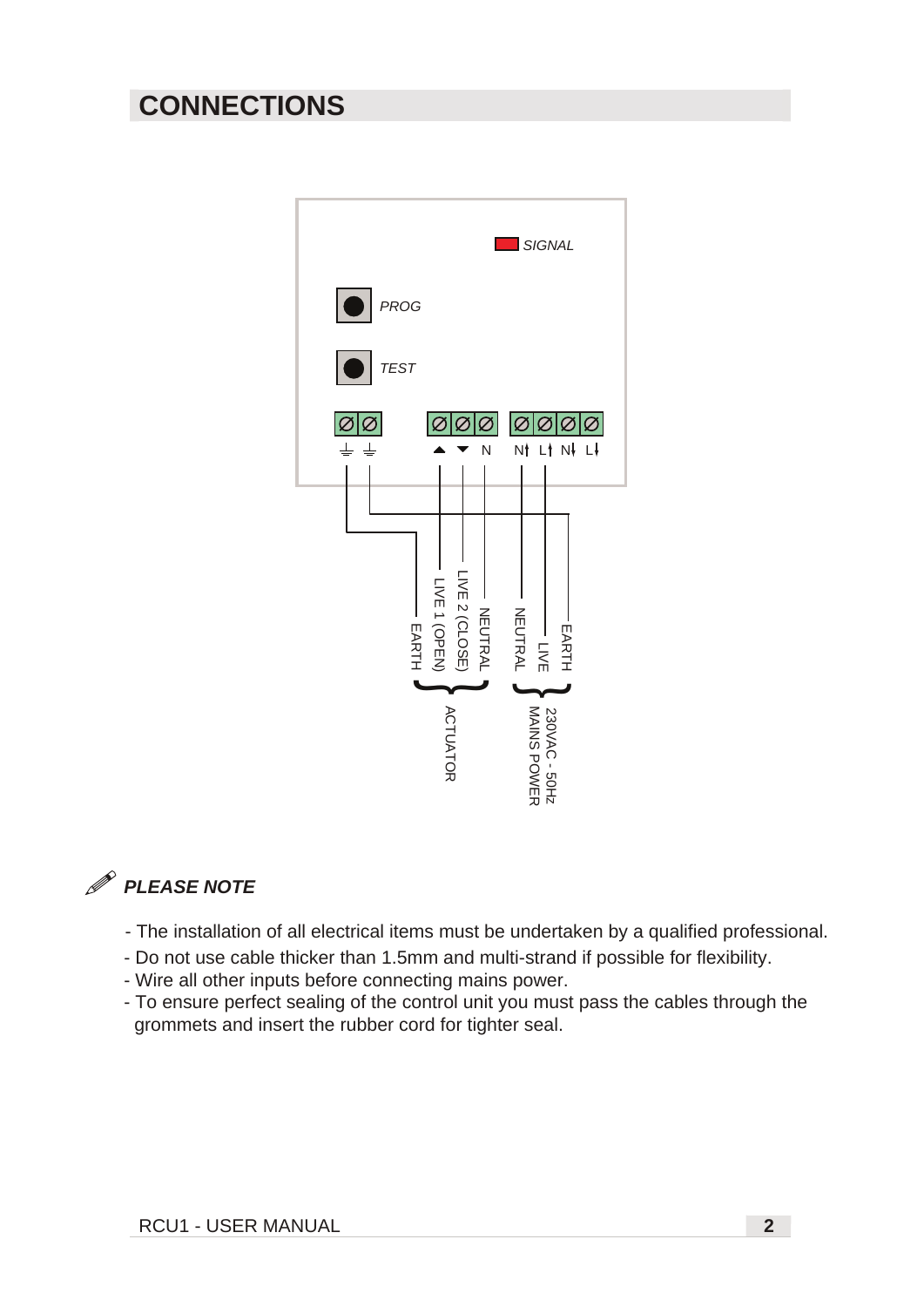### **PROGRAMMING REMOTES & SWITCHES**

**1**

*\*Only if using 4-Channel Remote\**

*Select the channel you wish to programme using Channel Select (6) button on the remote control.*

**2**

Press the 'Prog' button on the RCU1 until the red LED is lit.

Now press the programme button (4) on the remote, the red LED **3** will flash to confirm the remote is now paired.





To delete the remote control or switch stored on the RCU1 control unit's memory simply perform the same procedure as above.